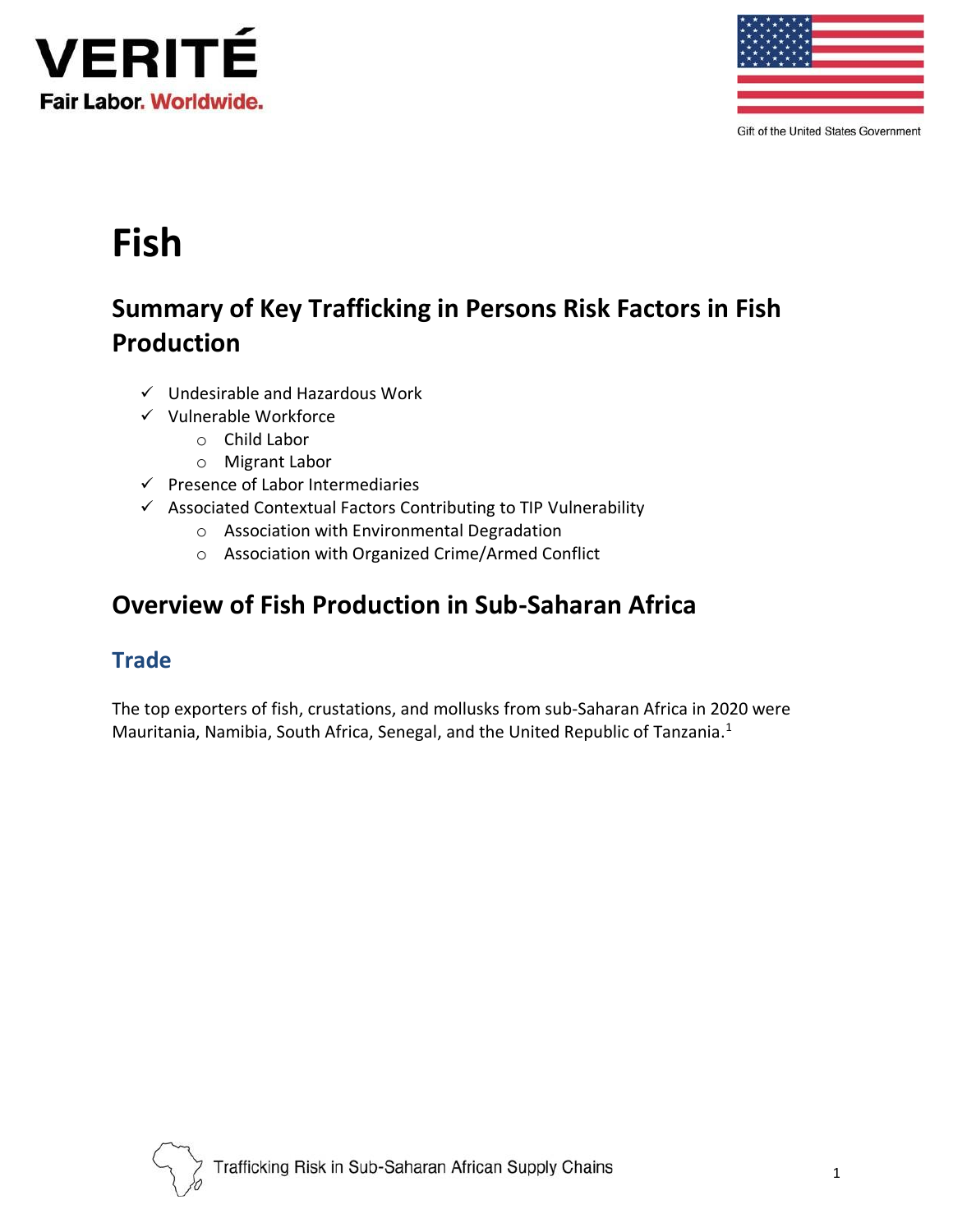

## **Top Exporters of Fish and Molluscs (Value**

## USD/Thousands)



The top importers of fish and aquatic resources from sub-Saharan Africa in 2020 were Spain, France, Cote d'Ivoire, Italy, and Japan.<sup>2</sup>

## **Features of Production and Supply Chain**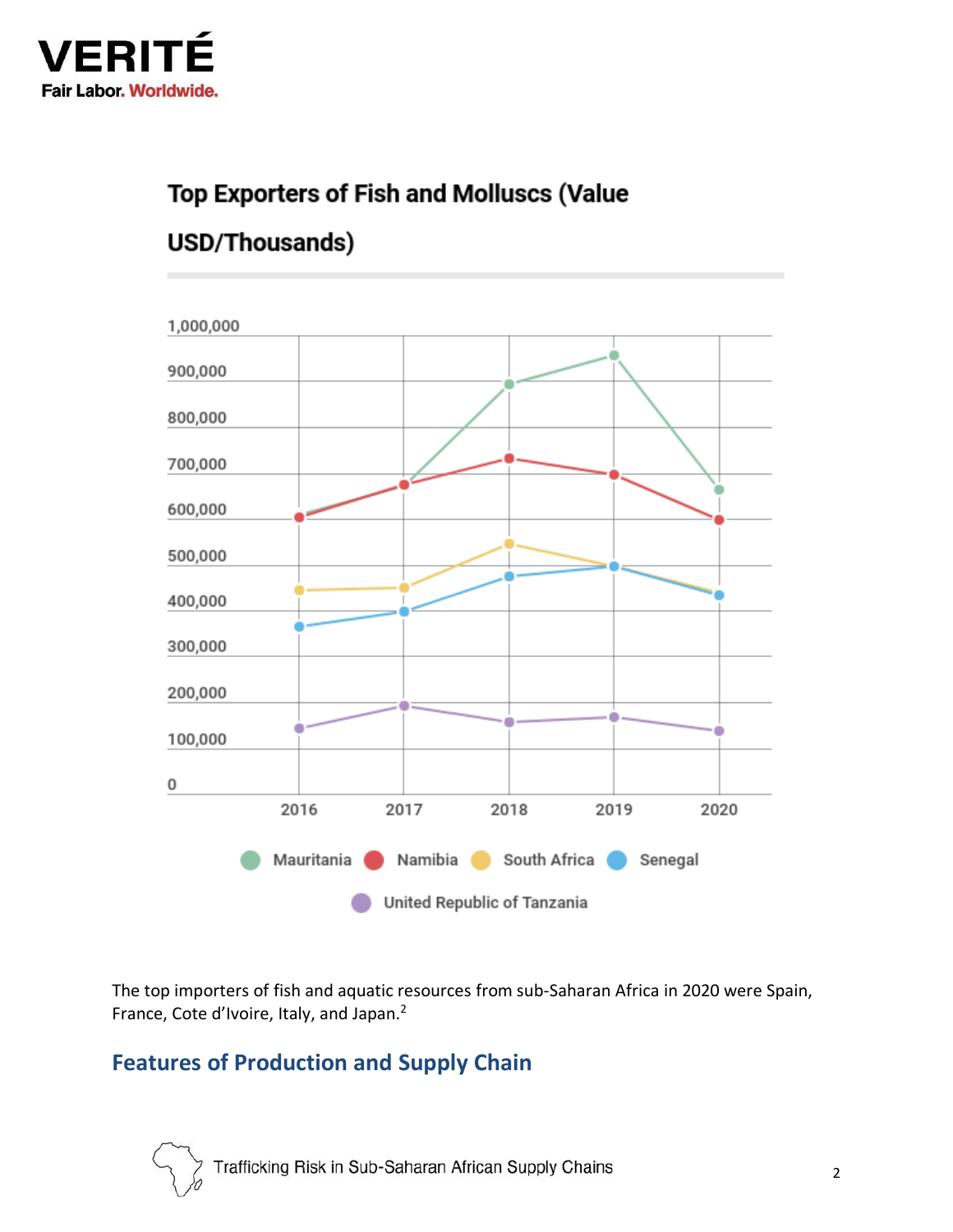

Artisanal and industrial marine fishing, as well as inland fishing and aquaculture, are present in sub-Saharan Africa.<sup>3</sup> South and West Africa are home to fish processing industries to support the industrial fishing sectors.<sup>4</sup> Most fish and seafood products exported from Africa are frozen and minimally processed, although there has been some growth in the seafood processing sector, primarily driven by investment from Chinese companies. Mauritius, which already has a thriving manufacturing sector, has at least 20 fish meal factories, 50 percent of which are reportedly Chinese-owned.<sup>5</sup>

In West Africa alone, the marine fisheries sector contributes an estimated 10-30 percent of GDP for countries including Mauritania, Senegal, Guinea-Bissau and Sierra Leone. An estimated six to seven million people in West Africa are employed in artisanal fisheries and aquaculture (capture fishing, fish farming, fish trading, processing, transport, sale of products and associated or related jobs).<sup>6</sup> Men are generally more involved in the capture (fishing) or raising fish (fish farming), while women dominate the post-harvest procedures such as fish trading, processing, transport, distribution and retail sale of fish.<sup>7</sup> Fish protein provides over half of nutritional protein requirements for a sizeable percentage of the population.<sup>8</sup> An estimated one in three people in West Africa eat fish on a daily basis, and fish remains one of the main sources of animal protein, minerals, and vitamins upon which millions depend.<sup>9</sup>

West Africa is home to bio-diverse and high value species including shrimp, grouper, anchovies, mackerel, and shad, as well as migratory tuna in deep water.<sup>10</sup> A variety of fish are caught in Lake Volta in Ghana, including catfish, carp and Nile perch.<sup>11</sup>There are also significant tuna fisheries in the South Indian Ocean in East African off-shore waters. Nile perch is the primary fish traded from inland fishing on Lake Victoria in East Africa. However, much of the fish exported to U.S. and Europe from West Africa is bycatch or so-called trashfish that is ultimately used for animal feed.<sup>12</sup> Mauritania is a prominent producer of fish meal and fish oil, much of which is exported to feed fish farms and livestock in China and Europe. Alongside Mauritania, Senegal and Gambia also have an increasing number of fish meal and fish oil factories which NGOs have raised concerns about fish meal and fish oil contributing to food insecurity and disrupted livelihoods.<sup>13</sup>

In the industrial fisheries sector, which is predominantly for export, vessels are both local and foreign based. Types of industrial vessels include trawlers, purse-seiners, shrimpers, and pole and line tuna boats. Foreign industrial vessels from Japan, South Korea, Russia, Spain, France, Italy and China are all active, with China being the largest foreign fleet operating in the region.<sup>14</sup>

The introduction of foreign fishing vessels is having a large impact on West African fish stocks, depriving regional governments of over two billion dollars in revenue. A GreenPeace study of illegal, unreported, and unregulated (IUU) fishing in the region found serious ongoing governance issues of West African fisheries, including a lack of transparency in fishing access agreements with foreign fishing companies; a lack of alignment in national legislation; inadequate implementation of policies; and weak monitoring and surveillance systems.<sup>15</sup>

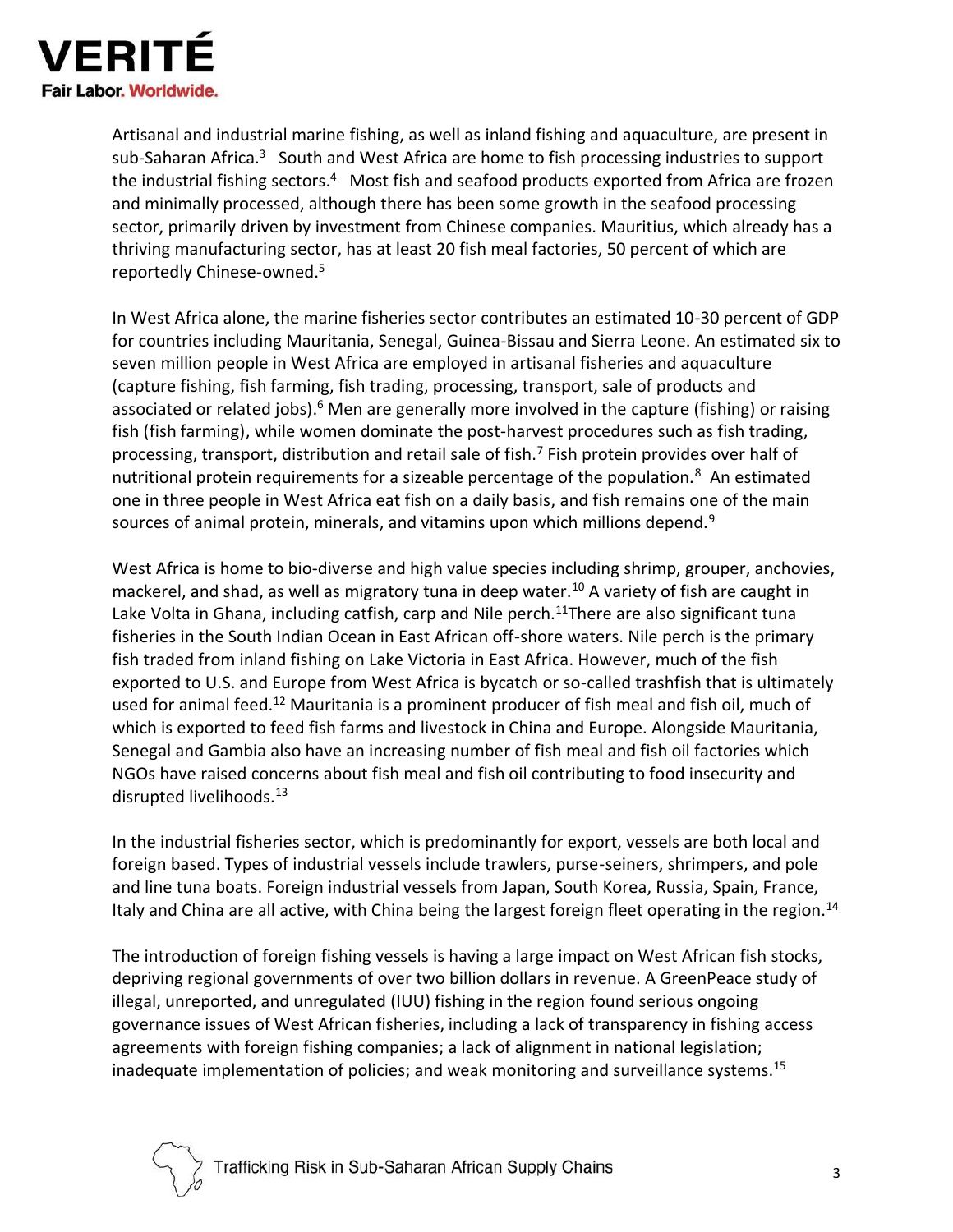

While West Africa is home to communities extremely reliant on fisheries, it also has long been considered a hotspot for overfishing and IUU fishing. From 2015 to 2019, most IUU fishing offences by Chinese-owned vessels occurred in West Africa within exclusive economic zones (EEZs). Of which, the highest number of offences in West Africa were identified for Ghana, followed by Sierra Leone and Mauritania.<sup>16</sup>

A lack of sufficient onshore processing sites is a problem pervasive for all of the top exporters of seafood in sub-Saharan Africa. For example, only a third of fish caught in Senegalese waters is processed domestically. The supply of fish available for domestic processing has declined with the introduction of foreign owned fishing vessels in Senegal's waters.<sup>17</sup>

Selling access to fisheries is a source of income for African governments, although some foreign vessels operate illegally.<sup>18</sup> A hybrid model of "joint ventures" is also present. In this model foreign companies work with a local company to gain access to the coastal state's vessel flag, thus allowing them increased access and/or looser restrictions on catch.<sup>19</sup>

South Africa is an outlier in the African fish processing industry. Most fish processing occurs on the west and south-west coasts of the country, where abalone, crayfish, whitefish, and canning and fishmeal are processed.<sup>20</sup> Companies must have an invitation from the government and a specific permit in order to onshore fish processing in South Africa.<sup>21</sup> Most companies that catch seafood also process it onshore, and have developed cold storage and distribution systems. There are 40 wholesale distributors of domestically processed seafood in South Africa.<sup>22</sup> Namibia also has large scale processing, and foreign fishing ventures are required to process fish in Namibia. Ninety percent of fish processed in Namibia is exported.<sup>23</sup>

# **Key Documented Trafficking in Persons Risk Factors in Fish Production**

According to the U.S. Department of State's *2020 List of Goods Produced by Child or Forced Labor*, child or forced labor is reported in the fishing/seafood sector in the following sub-Saharan African countries: Ghana, Kenya, Tanzania, and Uganda.<sup>24</sup> In addition to those listed, the U.S. Department of State's *2021 Trafficking in Persons Report* also notes that traffickers force adults and children to work in the fishing/seafood industry in South Africa, Senegal, Mauritania, Angola, Gabon, Cameroon, and Sierra Leone.<sup>25</sup>

#### **Undesirable and Hazardous Work**

The International Labour Organization (ILO) identifies fishing as a highly hazardous sector. Fishers routinely face hazards and dangerous conditions of work including rough weather, exposure to sun and salt water without protective clothing, slippery/moving work surfaces, regular use of knives/other sharp objects, inadequate sleeping quarters, inadequate sanitation, and lack of fresh food/water. In addition, the work itself is highly labor intensive. When setting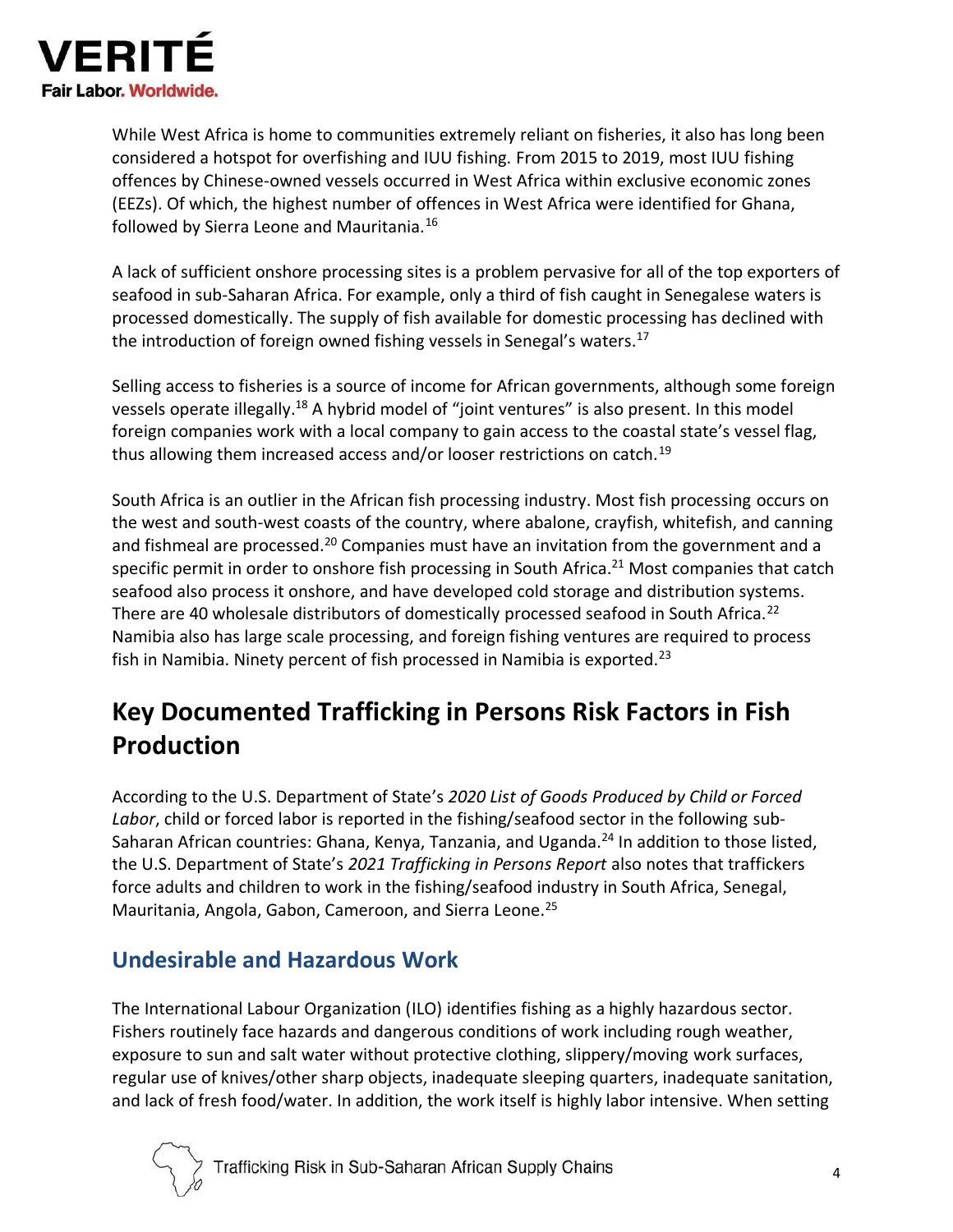

nets or hauling a catch, workers may be required to work around the clock for days without breaks. Workers report high degrees of fatigue, which further increases the risk of accidents. In informal fishing, children are involved in diving for fish and may dive without any protective gear, putting them at high risk for injury or death. Fish processing, which can take place on board larger vessels or in port cities, carries its own risks. For example, workers who pack fish on ice often report frost bite symptoms in fingers. Few workers are provided adequate health and safety gear. When injuries and illness do occur, medical care is rarely provided. Due to the highly hazardous nature of the work, fishing is generally considered a worst form of child labor.<sup>26</sup> Capture fisheries, in particular, have one of the highest occupational fatality rates in the world.<sup>27</sup>

ILO reports that forced labor and human trafficking in the fisheries sector is a severe problem, especially for migrant workers.<sup>28</sup> Workers aboard fishing vessels are inherently isolated, particularly on larger vessels that can stay at sea for extended periods of time, leaving workers with limited means of escape or avenues to report abuse. Fishing operations take place across national and maritime boundaries, leaving workers under the legal jurisdiction of the country in which the vessel is flagged. In cases where the vessel is using a flag of convenience, workers have severely limited legal protection.<sup>29</sup>

## **Vulnerable Workforce**

#### **Child Labor**

Fish/seafood products are produced with child labor in Ghana, Kenya, Tanzania, and Uganda.

The most well documented case study of child labor in African fisheries is that of the Lake Volta region in Ghana. According to the U.S. Department of State, children working in or around the lake are "victims of forced labor, not allowed to attend school, given inadequate housing and clothing, and controlled by fishermen through intimidation, violence, and limited access to food." <sup>30</sup> Boys as young as five years old are trafficked into working in hazardous positions such as deep diving; while girls perform work on shore including cooking, cleaning fish, and preparing fish for market. A survey of communities in the Volta and Central Regions revealed that traffickers subjected children from nearly one-third of the 1,621 surveyed households into forced labor, primarily in inland fishing and domestic work. Organized traffickers facilitate child trafficking in the fishing industry in Ghana and other West African countries. $31$ 

Several incidences indicate that Tanzanian fishermen work on fishing vessels with indicators of human trafficking. With respect to child labor, traffickers subject children to forced labor on fishing vessels operating in Tanzanian and international waters.<sup>32</sup> The U.S. Department of State reports that the South African government did not "comprehensively monitor or investigate forced child labor or the labor trafficking of adults in the agricultural, mining, construction, and fishing sectors" in 2020.<sup>33</sup> In Namibia, traffickers may subject children from less affluent neighboring countries to forced labor in the fishing sector.<sup>34</sup>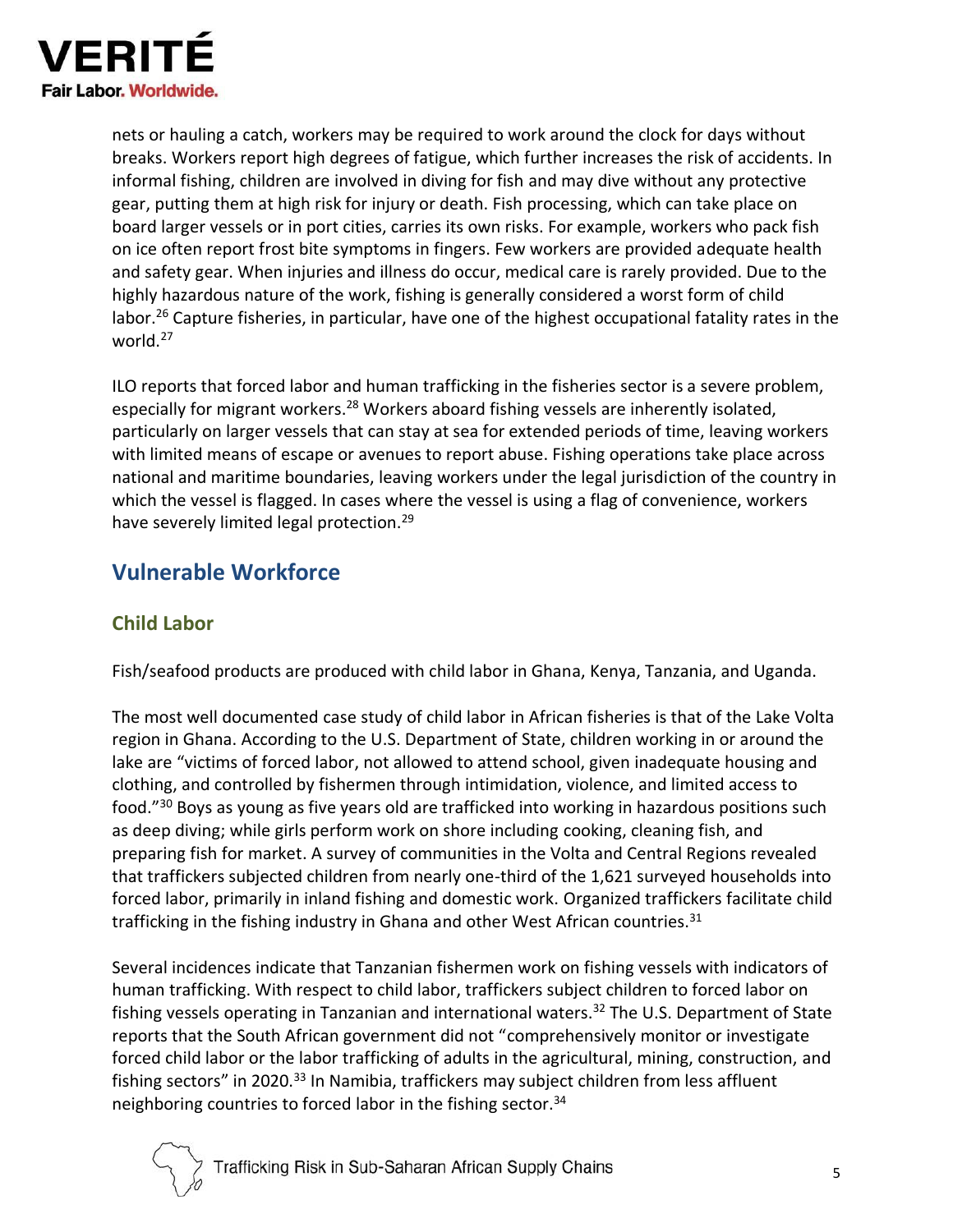

Previous reports indicate the risk of child labor on fishing vessels in Lake Victoria—a lake shared between Tanzania, Uganda, and Kenya. Nile Perch from Lake Victoria, including waters in Kenya, Uganda and Tanzania, are exported to European and Asian markets.<sup>35</sup> In one study, children working on Lake Victoria reported widespread abuse and harassment, as well as withholding of wages.<sup>36</sup> The presence of labor recruiters and deceptive recruitment practices have also been documented.<sup>37</sup>

#### **Migrant Labor**

The high numbers of foreign fishing vessels operating in African waters has been well documented, but data on the demographics of crew members is harder to come by. Anecdotally, it appears that in many cases, both workers from the vessel's port-of-origin country, as well as local workers from African nations, may be present. For example, Senegalese workers were documented to be working alongside Chinese workers on a Chinese trawler off the coast of Senegal.<sup>38</sup> While salaries are reportedly relatively high, the lack of oversight into conditions on these vessels, particularly when they are operating illegally, may leave both local and foreign workers vulnerable to abuse.

In 2010, the Environmental Justice Foundation (EJF) documented South Korean, Chinese, Vietnamese, Indonesian and Sierra Leonean workers experiencing indicators of forced labor on board a Korean flagged ship operating off of Sierra Leone. Sierra Leonean workers reported that they were not given contracts and were not paid in cash, but instead were compensated in bycatch that they could sell in markets. They reported that any expression of grievances could result in termination and even abandonment.<sup>39</sup>

In a 2022 report, EJF documented continuous instances of IUU fishing and human rights abuses associated with Chinese-owned fishing vessels operating in West Africa, particularly Ghana, where vessels employ the "use of forced, bonded and slave labor and trafficked crew, alongside the widespread abuse of migrant crewmembers."40 For instance, EJF uncovered that crew members on board a Chinese-owned trawler operating in Ghanaian waters had witnessed or been a victim of physical abuse, subjected to deplorable living conditions as well as poor quality food and drink, and were working without written contracts.

#### **Presence of Labor Intermediaries**

The ILO categorizes West African countries as "Source States" for recruitment and transit of migrant fishers.<sup>41</sup> Labor recruiters, or "brokers", recruit and supply workers to fishing boat owners, piers, processing facilities and other employers, both in Africa and abroad. Migrant workers often rely on brokers due to several reasons, some being complex bureaucracy, language barriers, or lack of local contacts to access the job market of a foreign country. Brokers have been documented using deceptive recruitment methods to hire African workers for work on commercial fishing vessels as well as foreign workers on fishing vessels operating in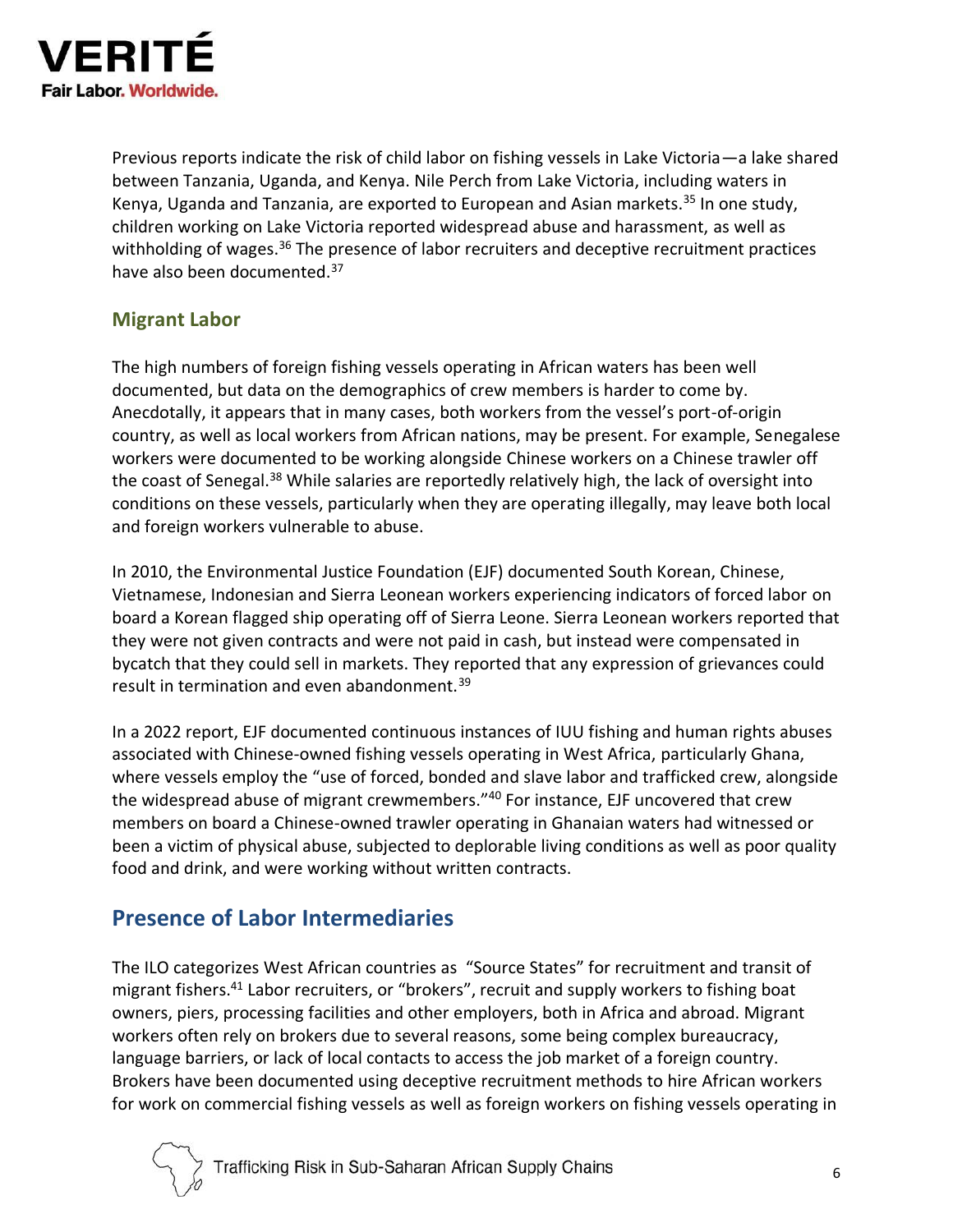

African waters; brokers can charge high fees, lie about wage and working conditions, withhold identity documents, or retain part or all of the worker's salary.<sup>42</sup> In 2014, a crew of Cambodian fishermen were trafficked by a Cambodian labor recruitment agency to work on a fishing vessel off the coast of South Africa.<sup>43</sup>

In 2013, there was widespread media coverage of a Chinese-owned commercial vessel, MV Leader, which exploited Namibian, Indonesian, and Chinese workers in Namibian waters.<sup>44</sup> Media articles noted that workers on MV Leader had been recruited via "labour hire."<sup>45</sup> Namibian policies to prevent IUU fishing require foreign companies to pay high fees to obtain fishing rights. While these policies have been heralded as successful in Namibia, some analysts have suggested that these fees may incentivize companies to seek savings through low cost or exploited labor.<sup>46</sup> Although recruitment mechanisms for Chinese workers on foreign vessels have not been well documented, given the proliferation of Chinese vessels operating both legally and illegally in African waters,<sup>47</sup> these anecdotal reports suggest the potential of more widespread vulnerability.

The Tanzanian government reports that brokers sometimes enter communities to recruit and transport victims into trafficking situations involving forced labor in fishing. <sup>48</sup> The U.S. Department of State also reports that Ghana has a presence of informal recruitment agencies that facilitate recruitment through informal channels.<sup>49</sup>

### **Contextual Factors Contributing to Trafficking in Persons Vulnerability**

#### **Association with Environmental Degradation**

The FAO reports that as of 2020 most fish stocks in West Africa "are already being fished beyond their sustainable biological and economic limits."<sup>50</sup> The destruction of fish stock in Senegal by foreign vessels is causing a surge in irregular migration to Europe, including Spain, according to the U.S. Department state, where these migrants are vulnerable to trafficking.<sup>51</sup>

IUU fishing is a well-documented issue in African marine fisheries. A 2015 Greenpeace report estimated that approximately 40 percent of the catch in West Africa is unreported, and about 50 percent of fishery resources are overfished.<sup>52</sup> In 2017, Greenpeace undertook joint surveillance operations in the EEZs of Guinea Bissau, Guinea, Sierra Leone and Senegal – an excursion that inspected 37 vessels and identified 17 vessels thought to be operating in contravention of relevant fishing regulations.<sup>53</sup> From 2015 to 2019, most IUU fishing offences by Chinese-owned vessels occurred in West Africa within EEZs, according to a 2022 EJF report. The highest number of offences in West Africa were identified for Ghana, followed by Sierra Leone and Mauritania.<sup>54</sup> Along with West Africa, Greenpeace highlights IUU activities also occur in the Indian Ocean.

The propensity of IUU fishing in West Africa and in the Indian Ocean contributes to environmental degradation since IUU fishers disregard conservation and management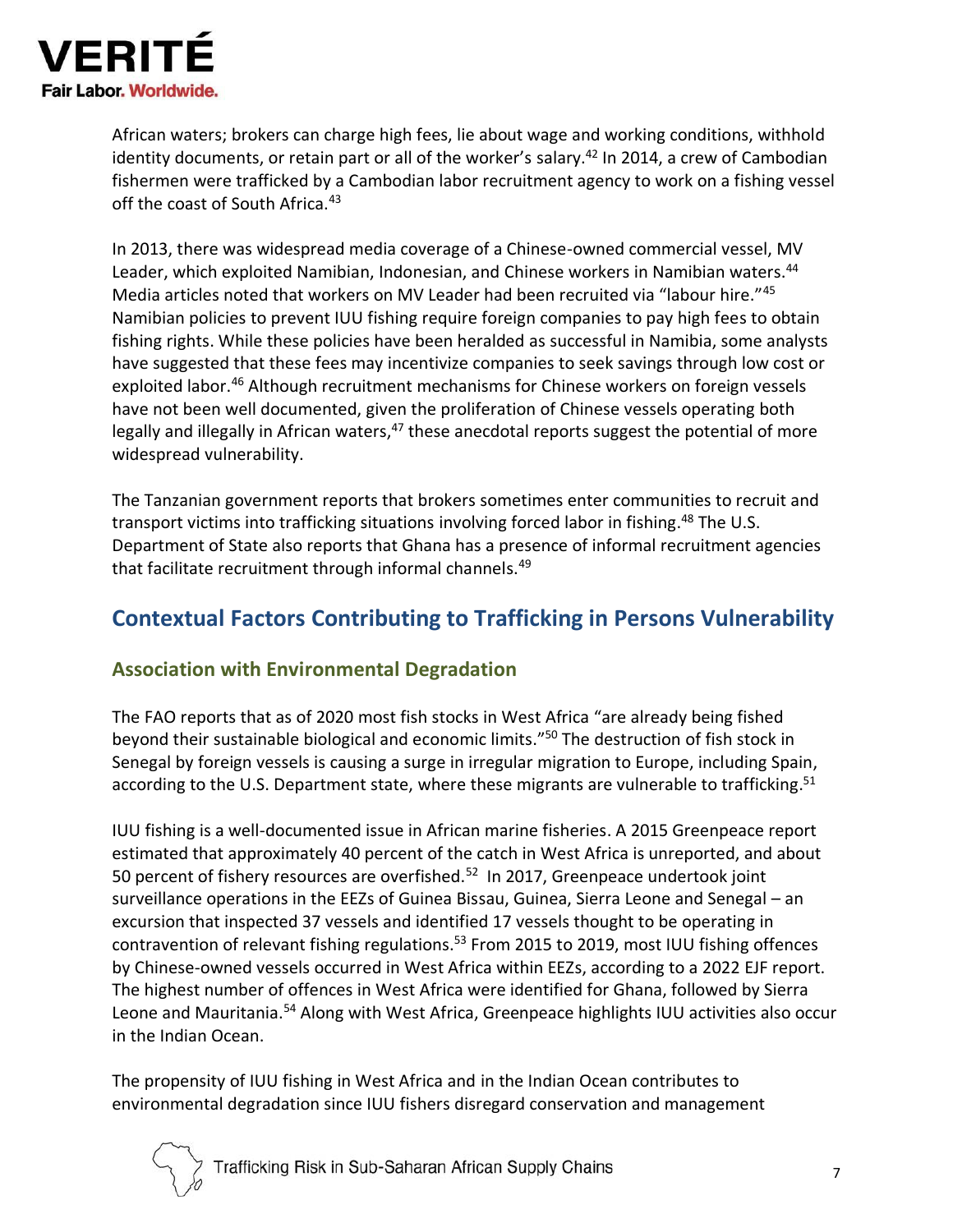

measures and don't report their catch, thereby undermining national and regional efforts to manage fisheries sustainably.<sup>55</sup> Greenpeace notes that "IUU fishing can lead to the collapse of local fisheries, with small-scale fisheries in developing countries proving particularly vulnerable—threatening livelihoods and exacerbating poverty and food insecurity."<sup>56</sup>

Transshipment and the use of reefers is central to many illegal fishing practices, allowing fishing vessels to remain at sea for long periods of time and without port state oversight. An estimated 16 percent of West African fish exports are harvested by vessels that use transshipment, according to a 2016 report by Overseas Development Institute (ODI).<sup>57</sup> EJF documents the devastating impacts of intensive trawling, overcapacity, IUU fishing, overfishing, and other interlinked stressors such as climate change on coastal communities in West Africa. These pressures on West African fisheries are "driving deficiencies, lost livelihoods, and poverty…creating a cycle of exacerbated poverty and human suffering, as well as further ecological degradation."<sup>58</sup>

#### **Association with Organized Crime/Armed Conflict**

IUU fishing has been linked to other forms of organized crime. IUU fishing vessels have also been associated with drug trafficking, human trafficking, arms trafficking, child labor, forced labor, and tax evasion. The lack of regulatory infrastructure in the West African fishing industry allows IUU fishing and associated risks to thrive with little interference.44 In an INTERPOL security operation, Kenyan law enforcement rescued 121 men, women, and children that were trafficked on vessels in Lake Victoria in 2021.<sup>59</sup> Criminal networks also utilize the proceeds from illegal commercial fishing to finance other illicit activities.

International fishing shipments have also provided a convenient channel for illegal drug trafficking schemes. An increased demand for cocaine in Europe has driven Latin American drug smugglers to utilize West Africa as a port of exit for the drug. The United Nations Office for Drugs and Crime (UNODC) reported in 2011 that "mother ships" transport cocaine from Latin America to West Africa, where the drug is placed on inconspicuous local fishing vessels. These ships are generally manned by an African crew, but carry a Latin American "controller" on board. The vessels then transport cocaine to Europe.<sup>60</sup> This trend in cocaine smuggling continues, as evidenced by UNODC's 2021 report highlighting the increasing amount of cocaine seizures in West Africa.<sup>61</sup>

IUU fishing in Somalia has been reported to be a source of income for the terrorist group al-Shabab, and pirates sometimes associated with the terrorist organization have turned to providing security for illegal foreign vessels to generate income, often firing on unprotected Somali fishermen who are seen as competition.<sup>62</sup> While Somalia used to be a hotspot for piracy and armed robbery, incidents have subsided and the International Maritime Bureau (IMB) reports "Somali piracy remains under control." However, the IMB reports that piracy and armed robbery attacks have risen sharply in West Africa off the Gulf of Guinea. In 2020, IMB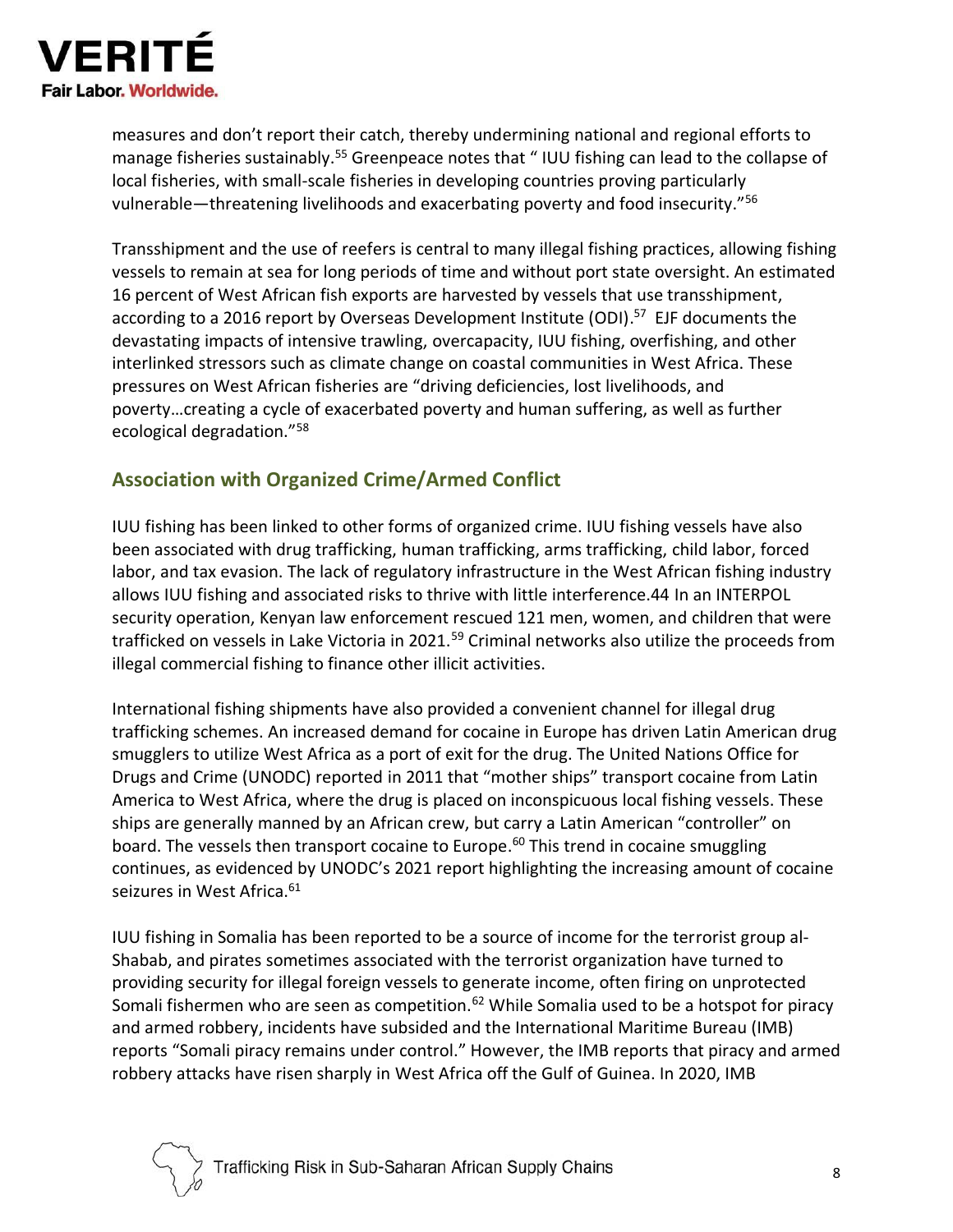

considered the Gulf of Guinea to be the world's piracy hotspot where "pirate gangs in the area are well organized and targeting all vessel types over a wide range."<sup>63</sup>

 $7$  FAO. "Diagnostic on the effectiveness of national fishery and aquaculture policies and strategies for food and nutrition security in West Africa" 2020, https://www.fao.org/3/cb2033en/CB2033EN.pdf

<sup>8</sup> Virdin, John. Governance in West African Fisheries: Experience from the West African regional Fisheries Program. The World Bank. N.d.https://www.lib.noaa.gov/about/news/Virdin\_07112012.pdf.

<sup>9</sup> FAO. "Diagnostic on the effectiveness of national fishery and aquaculture policies and strategies for food and nutrition security in West Africa" 2020, https://www.fao.org/3/cb2033en/CB2033EN.pdf

<sup>10</sup> Virdin, John. Governance in West African Fisheries: Experience from the West African regional Fisheries Program. The World Bank. N.d.https://www.lib.noaa.gov/about/news/Virdin\_07112012.pdf.

<sup>11</sup> Food and Agriculture Organization of the United Nations. Fish and Aquaculture Country Profiles: The Republic of Ghana. 2015. http://www.fao.org/fishery/facp/GHA/en#pageSection2.

- <sup>12</sup> Jacobs, Andrew. "China's Appetite Pushes Fisheries to the Brink." The New York Times. April 30, 2017.
- https://www.nytimes.com/2017/04/30/world/asia/chinas-appetite-pushes-fisheries-to-the-brink.html?mcubz=1.

<sup>13</sup> Greenpeace. "Expanding Fishmeal Factories," 2021, https://www.greenpeace.org/static/planet4-africa-

- stateless/2021/02/c14f1ac5-expanding-fishmeal-factories.pdf
- <sup>14</sup> Greenpeace. Africa's Fisheries Paradise at A Crossroads. 2015.

www.greenpeace.org/africa/Global/africa/graphics/Scam%20on%20the%20African%20Coast/AFRICA%E2%80%99 S%20FI SHERIES%E2%80%99%20PARADISE%20AT%20A%20CROSSROADS\_FULL%20REPORT.pdf

<sup>15</sup> Greenpeace. Hope in West Africa ship tour, 2017. Summary of findings. 2017.

http://www.greenpeace.org/africa/Global/africa/Oceans/Hope\_In\_West\_Africa\_Tour/publications/HopeinWestAf ricashiptour\_ finalbriefing.pdf.

<sup>16</sup> Environmental Justice Foundation. "The Ever-widening Net," 2022.

https://ejfoundation.org/resources/downloads/EJF-China-Report-2022.pdf

<sup>17</sup> Valo, Martine. "Senegal fears its fish may be off the menu for local consumption." The Guardian. February 18,

2014. https://www.theguardian.com/world/2014/feb/18/overfishing-factory-joal-senegal.

<sup>18</sup> Greenpeace. Africa's Fisheries Paradise at A Crossroads.

2015.www.greenpeace.org/africa/Global/africa/graphics/Scam%20on%20the%20African%20Coast/AFRICA%E2%8 0%99S%20FI SHERIES%E2%80%99%20PARADISE%20AT%20A%20CROSSROADS\_FULL%20REPORT.pdf.

<sup>19</sup> Greenpeace. Africa's Fisheries Paradise at A Crossroads.

2015.www.greenpeace.org/africa/Global/africa/graphics/Scam%20on%20the%20African%20Coast/AFRICA%E2%8 0%99S%20FI SHERIES%E2%80%99%20PARADISE%20AT%20A%20CROSSROADS\_FULL%20REPORT.pdf. <sup>20</sup> eWISA. "Seafood Processing." N.d.

http://www.ewisa.co.za/misc/MWQGuidelines/INDUSTRIES\_SeafoodProcessing.htm. 16 South African

<sup>1</sup> International Trade Center. "List of exporters for the selected product - Product: 03 Fish and crustaceans, molluscs and other aquatic invertebrates," Trade Map, 2020.

https://www.trademap.org/Country\_SelProduct\_TS.aspx?nvpm=1%7c%7c%7c%7c%7c03%7c%7c%7c2%7c1%7c1% 7c2%7c2%7c1%7c2%7c1%7c1%7c1

<sup>2</sup> ResourceTrade.Earth. "Fish and Aquatic Resources imported from sub-Saharan Africa by All countries." 2020. https://resourcetrade.earth/?year=2020&exporter=ssf&category=9&units=value&autozoom=1

<sup>3</sup> De Graaf, Gertjan; Garibaldi, Luca. The Value Chain of African Fisheries. 2014. Food and Agriculture Organization of the United Nations. http://www.fao.org/3/a-i3917e.pdf.

<sup>4</sup> De Graaf, Gertjan; Garibaldi, Luca. The Value Chain of African Fisheries. 2014. Food and Agriculture Organization of the United Nations. http://www.fao.org/3/a-i3917e.pdf.

<sup>5</sup> Baxter, Tom; Wenjing, Pan. "In Photos: China's distant water fishing industry is now the largest in West Africa." EnergyDesk Greenpeace. November 24, 2016. http://energydesk.greenpeace.org/2016/11/24/fishing-insidechinese-mega-industry-west- africa/.

<sup>6</sup> FAO. "Diagnostic on the effectiveness of national fishery and aquaculture policies and strategies for food and nutrition security in West Africa" 2020, https://www.fao.org/3/cb2033en/CB2033EN.pdf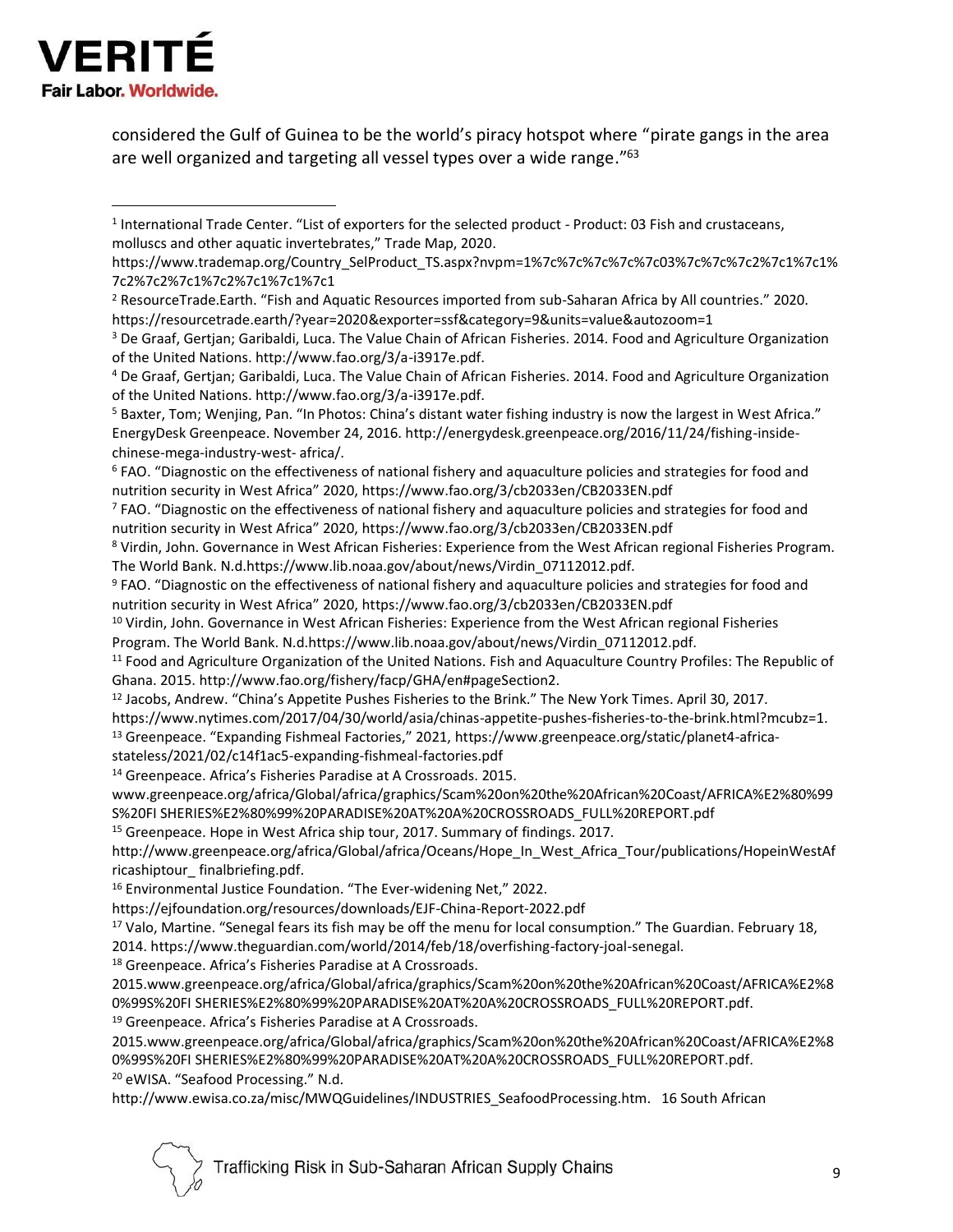

Government. "Fish processing establishment." 2017. http://www.gov.za/services/fishing-permits/fish- processingestablishment. <sup>21</sup> South African Government. "Fish processing establishment." 2017. http://www.gov.za/services/fishingpermits/fish- processing-establishment. <sup>22</sup> Seafish. A report on the Seafish Industry in South Africa." 2012. http://www.seafish.org/media/775685/south%20africa.pdf. <sup>23</sup> Food and Agriculture Organization of the United Nations. "Namibian Fish processing." 2007. http://www.fao.org/fi/oldsite/FCP/en/NAM/profile.htm. <sup>24</sup> U.S. Department of State. "2020 List of Goods Produced by Child or Forced Labor," 2020. https://www.dol.gov/sites/dolgov/files/ILAB/child\_labor\_reports/tda2019/2020\_TVPRA\_List\_Online\_Final.pdf <sup>25</sup> U.S. DOS. "2021 Trafficking in Persons Report," 2021, https://www.state.gov/reports/2021-trafficking-inpersons-report/ <sup>26</sup> International Labor Organization (ILO). "Caught at Sea: Forced Labour and Trafficking in Fisheries." 2013. http://www.ilo.org/wcmsp5/groups/public/---ed\_norm/---declaration/documents/publication/wcms\_214472.pdf <sup>27</sup> International Labour Organization (ILO). "Forced labour and human trafficking in fisheries," Accessed on April 6, 2022 by https://www.ilo.org/global/topics/forced-labour/policy-areas/fisheries/lang--en/index.htm <sup>28</sup> International Labour Organization (ILO). "Forced labour and human trafficking in fisheries," Accessed on April 6, 2022 by https://www.ilo.org/global/topics/forced-labour/policy-areas/fisheries/lang--en/index.htm <sup>29</sup> International Labor Organization (ILO). "Caught at Sea: Forced Labour and Trafficking in Fisheries." 2013. http://www.ilo.org/wcmsp5/groups/public/---ed\_norm/---declaration/documents/publication/wcms\_214472.pdf <sup>30</sup> U.S. Department of State. "2021 Trafficking in Persons Report: Ghana," 2021. https://www.state.gov/reports/2021-trafficking-in-persons-report/ghana/ <sup>31</sup> U.S. Department of State. "2021 Trafficking in Persons Report: Ghana," 2021. https://www.state.gov/reports/2021-trafficking-in-persons-report/ghana/ <sup>32</sup> U.S. Department of State. "2021 Trafficking in Persons Report: Tanzania," 2021. https://www.state.gov/reports/2021-trafficking-in-persons-report/tanzania/ 33 U.S. Department of State. "2021 Trafficking in Persons Report: South Africa," 2021. https://www.state.gov/reports/2021-trafficking-in-persons-report/south-africa/ <sup>34</sup> U.S. Department of State. "2021 Trafficking in Persons Report: Namibia," 2021. https://www.state.gov/reports/2021-trafficking-in-persons-report/namibia/ <sup>35</sup> Odhiambo, Allan. "Global shortage of fish to lift Nile Perch exports." Business Daily Africa. April 10, 2012. http://www.businessdailyafrica.com/news/Global-shortage-of-fish-to-lift-Nile-Perch-exports/539546-1383788 vq25o0z/index.html. <sup>36</sup> Jacinter Auma, Odero. "The Dynamics of Child Labour along Fishing Beaches of Lake Victoria: A Case Study of Sori beach in Migori County." 2013. http://erepository.uonbi.ac.ke/bitstream/handle/11295/58736/Odero\_The%20Dynamics%20of%20Child%20Labo ur%20along% 20Fishing%20Beaches%20of%20Lake%20Victoria.pdf?sequence=3. <sup>37</sup> United States Department of Labor, Office of Child Labor, Forced Labor and Human Trafficking. Child Labor in the Fishing Industry in Uganda. 2011. https://www.dol.gov/ilab/reports/pdf/2011CLFishingUganda.pdf. <sup>38</sup> Mallonee, Laura. "Inside China's Almost-Totally-legal \$400m Fishery in Africa." Wired. March 23, 2017. https://www.wired.com/2017/03/yuyang-liu-drifting-west-africa/. <sup>39</sup> Lawrence, Felicity. "Slavery Uncovered on Trawlers Fishing for Europe." The Guardian. September 29, 2010, https://www.theguardian.com/law/2010/sep/30/slavery-trawlers-europe <sup>40</sup> Environmental Justice Foundation. "The Ever-widening Net," 2022. https://ejfoundation.org/resources/downloads/EJF-China-Report-2022.pdf <sup>41</sup> Greenpeace. "Seabound," 2019, https://www.greenpeace.org/southeastasia/publication/3428/seabound-thejourney-to-modern-slavery-on-the-high-seas/ <sup>42</sup> EFJ. "Blood and Water," 2019, https://ejfoundation.org/resources/downloads/Blood-water-06-2019-final.pdf 43 IOM. "In African waters. The trafficking of Cambodian fishers in South Africa" 2014, https://publications.iom.int/system/files/pdf/nexus\_africanwaters\_web.pdf <sup>44</sup> Immanuel, Shinovene. "Chinese Vessel accused of poor conditions." The Namibian. March 3, 2013.

http://www.namibian.com.na/index.php?id=105881&page=archive-read.